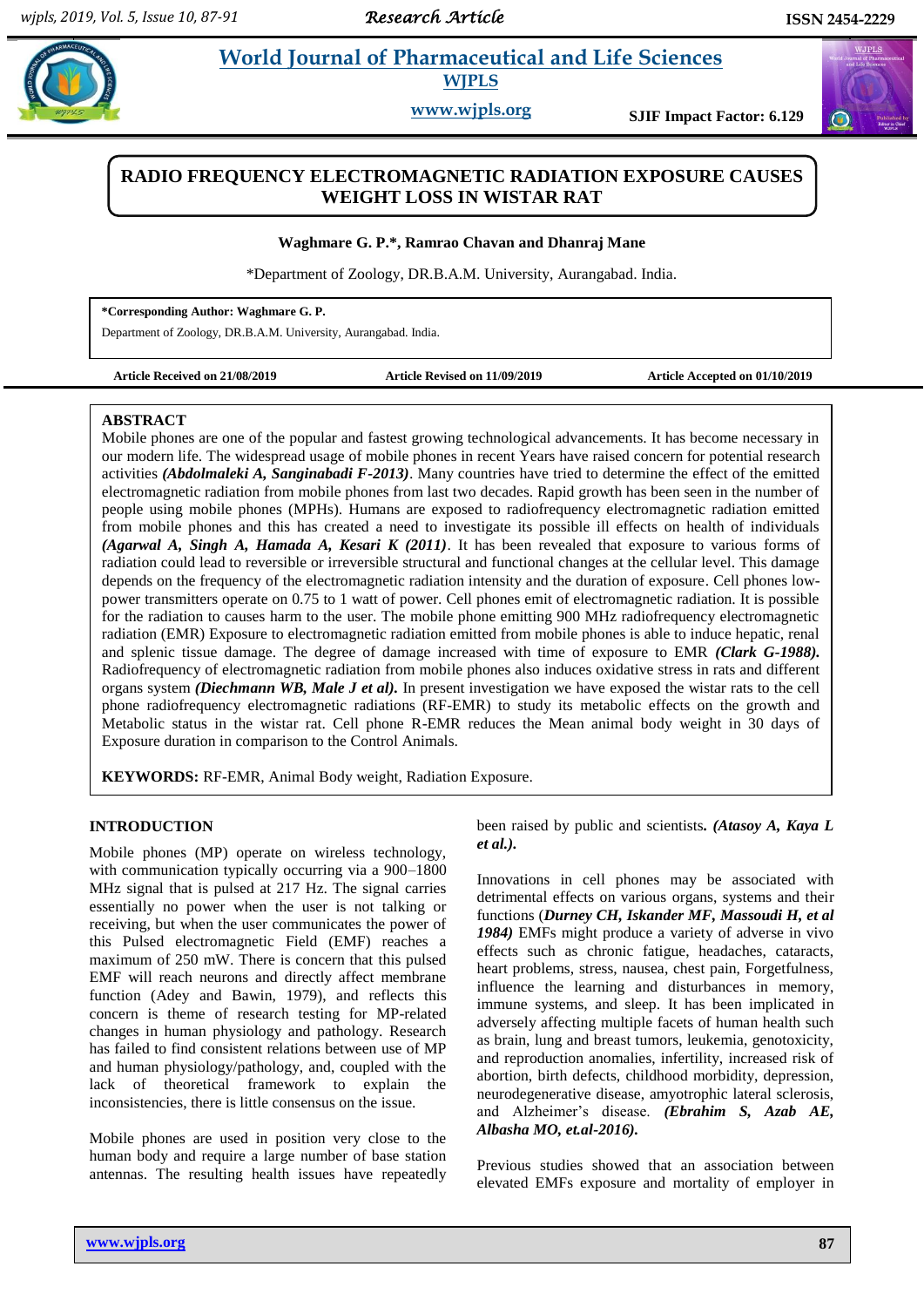electric utility industry jobs from arrhythmia-related causes and acute myocardial infarction influence heart rate variability by changing autonomic balance. *(Azab AE, Ebrahim SA.-2017).*

Exposure to EMFs induces heart palpitations, pain in the chest area, and an irregular heartbeat. Also, exposure to EMFs causes decreases in total antioxidant capacity and plasma calcium level. Measurements of blood parameters are most important means by which to determine the health status of experimental animals. *(Soud R.-2004).* These measurements are diagnostic for certain diseases such as anaemia, leukaemia and detect the presence of the inflammation*. (Alghamdi MS, El-Ghazaly NA-2012)* Rats exposed to EMF show increases in blood pressure, the whole heart and left Ventricular weights *(Azab AE, Ebrahim SA.-2017).* Movement of haemoglobin in blood vessels is accelerated due to presence of ferric ions. *(Bansal HL-2006).*

EMFs have various chemical effects, including causing deterioration in large molecules in cells and imbalance in ionic equilibrium. Despite being essential for life, oxygen molecules can lead to the generation of hazardous by-products known as reactive oxygen species (ROS) during biological reactions. These ROS can damage cellular components such as lipids, proteins, and DNA. Antioxidant defence systems exist in order to keep free radical formation under control and to prevent their harmful effects on the biological system. Free radical formation can take place in various ways, including ultraviolet light, immunological reactions, radiation, stress, smoking, and biochemical redox reactions. Oxidative stress (OS) occurs if the antioxidant defence system is unable to prevent the harmful effects of free radicals. Exposure to EMF is known to increase free radical concentrations and trace ability and can affect the radical couple recombination. *(Kivrak EG, Yurt KK, Kaplan AA, et al.-2017)*

However, studies using actual cell-phone in a talk and listen mode are lacking. Further, the exact Body weight changes on exposure to the mobile phones EMFr in Animals continues to be investigated.

## **MATERIALS AND METHODS**

## **Animals**

Male albino Rats, 6-8 weeks old (b.w. 220-240 g) wistar strain were acquired from Pharmacology Animal House, SVS Medical College. Animals were kept in well ventilated polypropylene cages under standard conditions of temperature and humidity. The animals were provided with standard Rat chow and water ad libitum. All animal experiments in this study were conducted with prior approval of Institutional Animal Ethics Committee (IAEC), strictly adhering to the ethical guidelines laid down by the Committee for the Purpose of Control and Supervision of Experiments on Animals (CPCSEA),

constituted by the Animal welfare Division, Government of India and approved by the International Animal Ethics Guidelines. Each Group consists of 10 wistar rats.

Two animal groups are considered control and RF-EMR exposed. Control animals are not exposed to the RF-EMR and kept away from the exposure area.

#### **Cell phone radiofrequency Electromagnetic Radiation (RF-EMR) exposure assembly**

The Group of animals were exposed to RF-EMR from an active mobile phone.NOKIA-3310 is used for exposure of RF-EMR.GSM mobile phone operating in the 900 MHz band was used for this purpose. The mobile phone used in this study was a level 4 GSM mobile phone with a permitted power level of 2 W (with SAR specification 1.15 W/kg). When exposed to rats, the phone was kept in silent mode (without ring tone and vibration) and auto answer Mode. Each animal cage had two animals and to prevent the rats from contacting or damaging the device, it was placed at a bottom poly propylene wire mesh cage in the centre of the Animal cage.

#### **Method of RF-EMR Exposure**

Animals kept in Polypropylene cages are kept with mobile handset fixed at the bottom of the Cage .Mobile phone is fixed properly at the floor of the cage in such a way that it should hide between the husk animal bedding, so rats cannot interfere with the fixed handset during the study duration of 30 days. Duration of exposure, source to surface distance is determined before radiation exposure. Parameters are discussed in Materials is considered for Irradiation procedure. Animals are irradiated and exposed to RF-EMR (900 MHz) from an activated Global System for Mobile communications (GSM) mobile phone for 2hour/day (in silent mode; "no ring tone" Auto receiver mode and Talk mode) for 30 days.

#### **Body weight Measurement**

On the day 30 of the RF-EMR exposure animal body weight is measured with KENT rodent body weight measurement scale. Observed values are analysed through ordinary one way ANOVA in GRAPHPAD Analysis tool.

## **RESULTS**

Control animals (saline treated) exhibited consistent weight gain from day 1 (250.00 $\pm$ 8.78 gm) to 30<sup>th</sup> day (342.00±7.02 gm). EMR alone animals found with reduced body weight at day 30 post-irradiation to cell phone EMR (Electromagnetic radiation) exposure.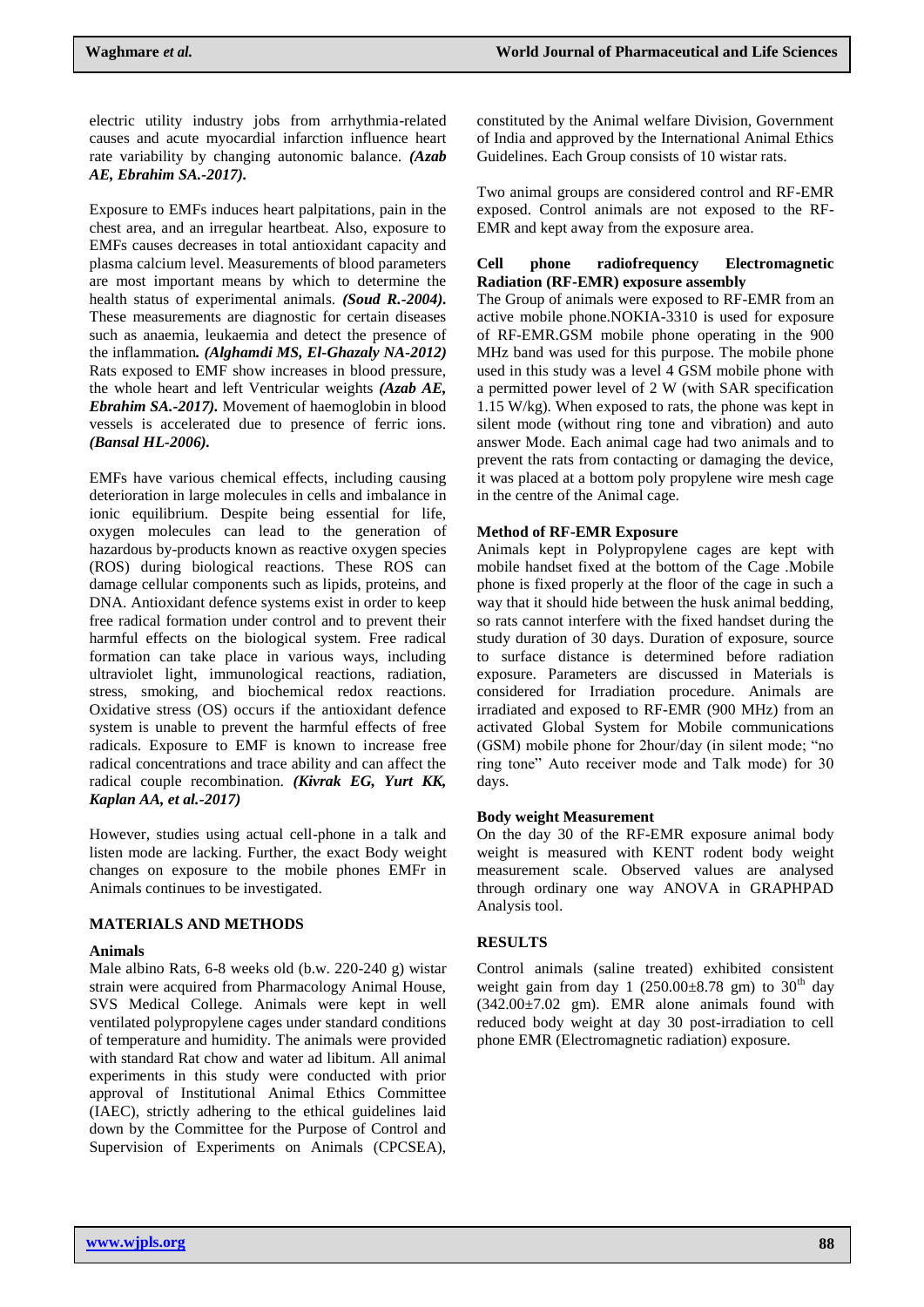

**Table: Mean Animal weight Record after Cell phone EMF Radiation at day 30 post-irradiation.**

**Graph: Animal Body weight Post-irradiation to cell phone EMR.**

Graph depicts the effects of the 2 Hr daily exposure of Cell phone EMR exposure for 30 days to the rat body weight. EMR exposed animal group at day 30 Postirradiation shown significant reduction in the body weight in with comparison to the control Animal Group. This reduction in the body weight is due to the disturbed food and water consumption during 30 days of experiment duration.

Food and water consumption is highly disturbed in the EMR exposed Animal group while control Animal shown normal metabolic sign with normal consumption of feed and water. Mean body weight of cell phone EMR exposed group was 356.5 gm, control Animal shown Mean Body weight as 378.6 gm on day 30 postirradiation. Significant difference is observed in mean body weight in comparison between EMR alone and Control animal Group. Observed p-value is (p-value  $\lt$ 0.0001).

#### **DISCUSSION**

In the present study, RF-EMR alone group exhibited signs and symptoms of radiation sickness such as reduced food and water intake, diarrhoea, lethargies and weight loss. These findings of present study are in close agreement with findings of *Jagetia et al. (2004), Yadav (2005), Soni et al. (2006), Saini and Saini (2011) and Gupta et al. (2013)* who also reported similar radiation sickness symptoms after exposure to different doses of radiation and its duration of the exposure.

Radiation sickness and mortality are dose-dependent and are caused due to various radiation syndromes and excessive loss of electrolytes *(Sinha, 1990). Yadav* 

*(2005)* noted that the signs and symptoms of radiation sickness correspond to one or the other radiation syndrome i.e. (i) the hematopoietic, (ii) the gastrointestinal or (iii) the central nervous system (CNS) syndrome.

In the present study, significant loss in body weight of EMR irradiated alone animals was observed. Maximum weight loss was observed at day  $30<sup>th</sup>$  day post-irradiation days, Weight loss in the initial phase may be probably due to the gastrointestinal damage following irradiation *(Quastler, 1956).* 

One of the common features of radiation induced gastrointestinal syndrome is marked as loss of water and electrolytes, which may contribute to the weight loss *(Griffiths et al., 1999).* The weight loss during second phase is associated with the decrease in water intake by animals *(Nakamura et al., 1968).* Reduction in body weight following radiation exposure was also reported in mice *(Samarth and Kumar, 2003; Kumar et al., 2005; Saini and Saini, 2011; Fan et al., 2012) and rats (Mirjana et al., 2009; Adaramoye et al., 2011; Nwozo et al., 2013).* In the present study, weight loss in cell phone EMR irradiated animals may be attributed to the reduced food and water intake, fluid loss by diarrhoea and the diminished absorption capacity and insult of the gastrointestinal system.

## **CONCLUSION**

Most of the Cell phone radio frequency electromagnetic radiation (RF-EMR) exposure studies with animals included no talk mode. In the present investigation we exposed animals to the Talk mode of the cell phone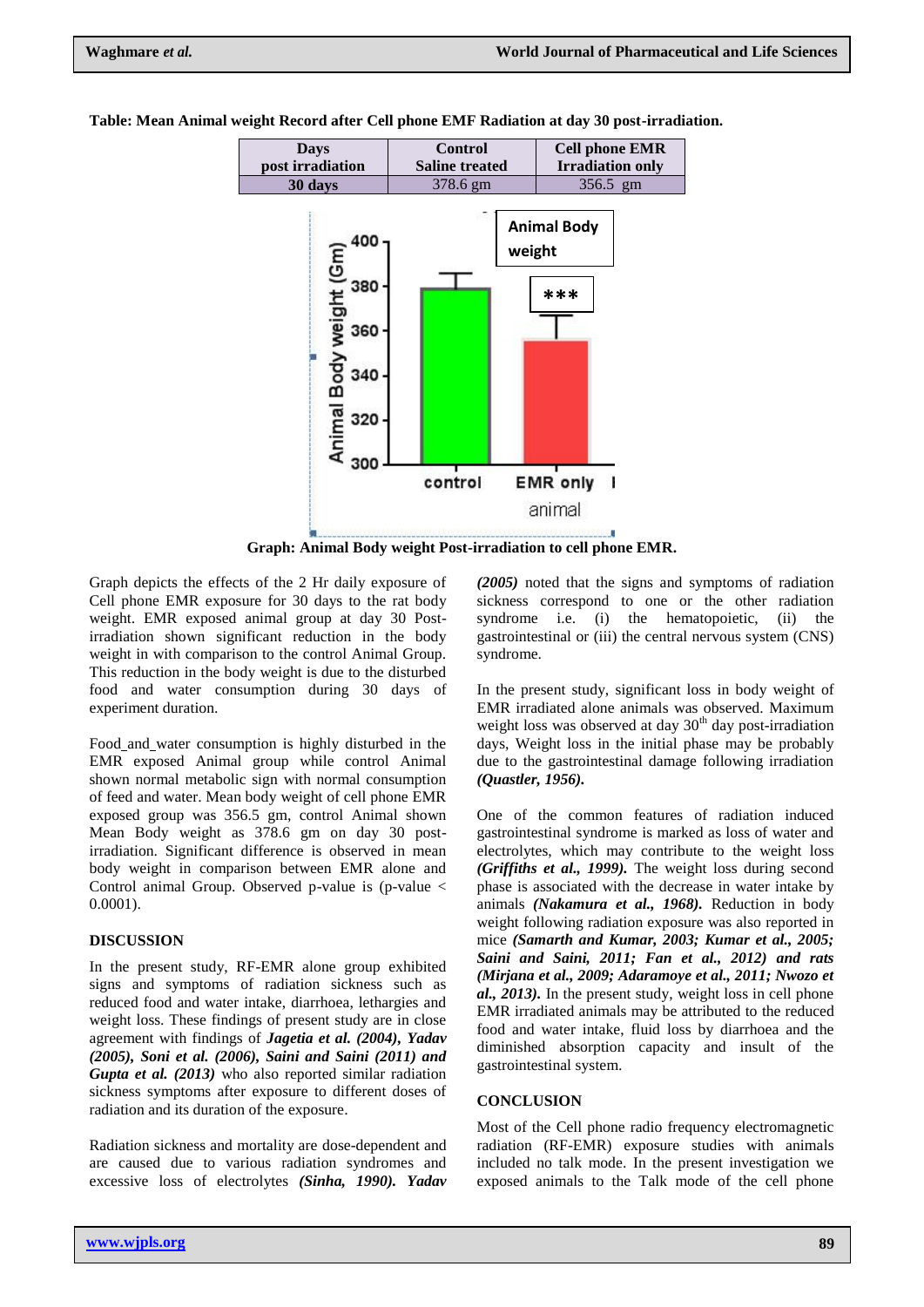through which there is higher Radiofrequency of 900 MHZ is irradiated.

Cell phone generated radiofrequency Electromagnetic radiations caused weight loss in wistar rat after 30 days of exposure.

## **REFERANCES**

- 1. Amara S, Abdelmelek H, Salem MB, Abidi R, Sakly M. Effects of Static Magnetic Field Exposure on Hematological and Biochemical Parameters in Rats. Braz Arch Biol Techn., 2006; 49(6): 889-95.
- 2. Aweda MA, Meindinyo ROK, Gbenebitse SO, Ibitoye AZ. Microwave radiation exposures affect cardiovascular system and antioxidants modify the effects. Advances in Applied Science Research 2011; 2: 246-251.
- 3. Ballardin M, Tusa I, Fontana N, Monorchio A, Pelletti C, Rogovich A, Barale R, Scarpato R. Nonthermal effects of 2.45 GHz microwaves on spindle assembly, mitotic cells and viability of Chinese hamster V-79 cells. Mutation Research 2011; 716:  $1 - 9$ .
- 4. Blackman, C.F.; Benane, S.G.; House, D.E. Evidence for direct effect of magnetic fields on neurite outgrowth. The FASEB J. 1993; 7: 801–806.
- 5. Blank, M.; Khorkova, O.; Goodman, R. Changes in polypeptide distribution stimulated by different levels of electromagnetic and thermal stress. Bioelectrochem. Bioenerget. 1994; 5: 34–51.
- 6. Durney CH, Iskander MF, Massoudi H, Johnson CC.1984. An empirical formula for broad band SAR calculations of prolate spheroidal models of humans and animal. In: Osepchuk JM, editor. Biological Effects of Electromagnetic Radiation. New York: IEEE Press, 85–90.
- 7. Elizabeth H McFarlane, Gavin S Dawe, Maureen Marks, Iain C Campbell, 2000. Changes in neurite outgrowth but not in cell division induced by low EMF exposure: influence of field strength and culture conditions on responses in rat PC12 pheochromocytoma cells. Bioelectrochemistry, September 2000; 52(1): 23–28.
- 8. Faiza Rifat, Archana Sharma, Preeti Srivastava, Shikha Patni, Rashmi Sisodia. Protective Effects of Prunus Avium Extract on 10 GHz Induced Damages in the Spleen of Swiss Albino Mice. International journal of applied research, 2013; 3(8): 680-864.
- 9. Shimoi K, Masuda S, Shen B, Furugori M, Kinae N. Radioprotective effects of antioxidative plant flavonoids in mice. Mutat Res., 1996; 350: 153–61.
- 10. Singh, S., Sharma, K.V., Sisodia, R. Radioprotective role of Grewia asiatica in Mice blood. Pharmacologyonline, 2007; 2: 32-43.
- 11. Sisodia R, Rifat F, Sharma A, Srivastava P, Sharma KV. 2013. Effects of 10 GHz on hematological parameters in Swiss albino mice and its modulation by *Prunus avium.* Journal of Environmental Pathology Toxicology and Oncology DOI: 10.1615. 32: 1-13.
- 12. Sisodia R, Sharma G. Radio protective Potential of *Prunus Domestica* against Radiation Induced Oxidative Stress in Swiss Albino Mice with Special Reference To Spatial Learning. Pharmacologyonline, 2011; 3: 1159-1174.
- 13. Sisodia R, Singh S, Mundotiya C, Meghnani E, Srivastava P. Radioprotection of Swiss albino mice by *Prunus avium* with special reference to the hematopoietic system. Journal of Environmental Pathology Toxicology and Oncology, 2011; 30: 55-70.
- 14. Sisodia, R., Singh, S., Sharma, K.V., Ahaskar, M. Post treatment effect of Grewia asiatica against radiation induced biochemical alterations in Swiss albino mice. International Journal of Environmental Pathology Toxicology and Oncology, 2008; 27(2): 113–121.
- 15. Smita Singh, K.V. Sharma and Rashmi Sisodia: Radioprotective role of *Grewia asiatica* in Mice blood. Pharmacologyonline**,** 2007; 2: 32-43.
- 16. Stuchley MA. 1988. Biological effects of radiofrequency fields. In M. H. Repacholi (Ed.), Nonionizing radiations, physical characterization, biological effects and health hazard assessment. Proceeding for the International Non-Ionizing Radiation Workshop, Melbourne, 197–217.
- 17. Tadevosian, A., Kalantarian, V., & Trchunian, A., The effect of electromagnetic radiation of extremely high frequency and low intensity on the growth rate of bacteria Escherichia coli and the role of medium pH. Biofizika., 2007; 52(5): 893-898.
- 18. Vangdal E, Slimestad R. Methods to determine antioxidative capacity in fruit. J. Fruit Ornam. Plant Res., 2006; 14: 123.
- 19. Wei M, Guobin L, Binny J, Cherayil S, Kou C, Sunney-Xie X. Observation of a Power-Law memory Kernel for Fluctuations within a Single Protein Molecule. Phys Rev Lett., 2005; 94(19): 198–202.
- 20. Wei, L.; Goodman, R.; Henderson, A. Changes in levels of c-myc and histone H2B following exposure of cells to low-frequency sinusoidal electromagnetic fields: evidence for a window effect. Bioelectromagnetics, 1990; 11: 272–369.
- 21. Yoshikawa T, Tanigawa M, Tanigawa T, Imai A, Hongo H, Kondo M. 2000. Enhancement of nitric oxide generation by low frequency electromagnetic field. Pathophysiology, 7: 131- 135. ISSN 2320- 5407 International Journal of Advanced Research, 2014; 2(2): 386-397.
- 22. Yousefi HA. Evaluation of relationship between occupational exposure to extremely low frequency (elf) electric and magnetic fields and risk of psychological symptoms and hematological changes among workers at high voltage [Dissertation]. Tehran (Iran): Tehran University of Medical Sciences; 1996. Persian.
- 23. Zare S, Alivandi S, Ebadi AG. Histological studies of the low frequency electromagnetic fields effect on